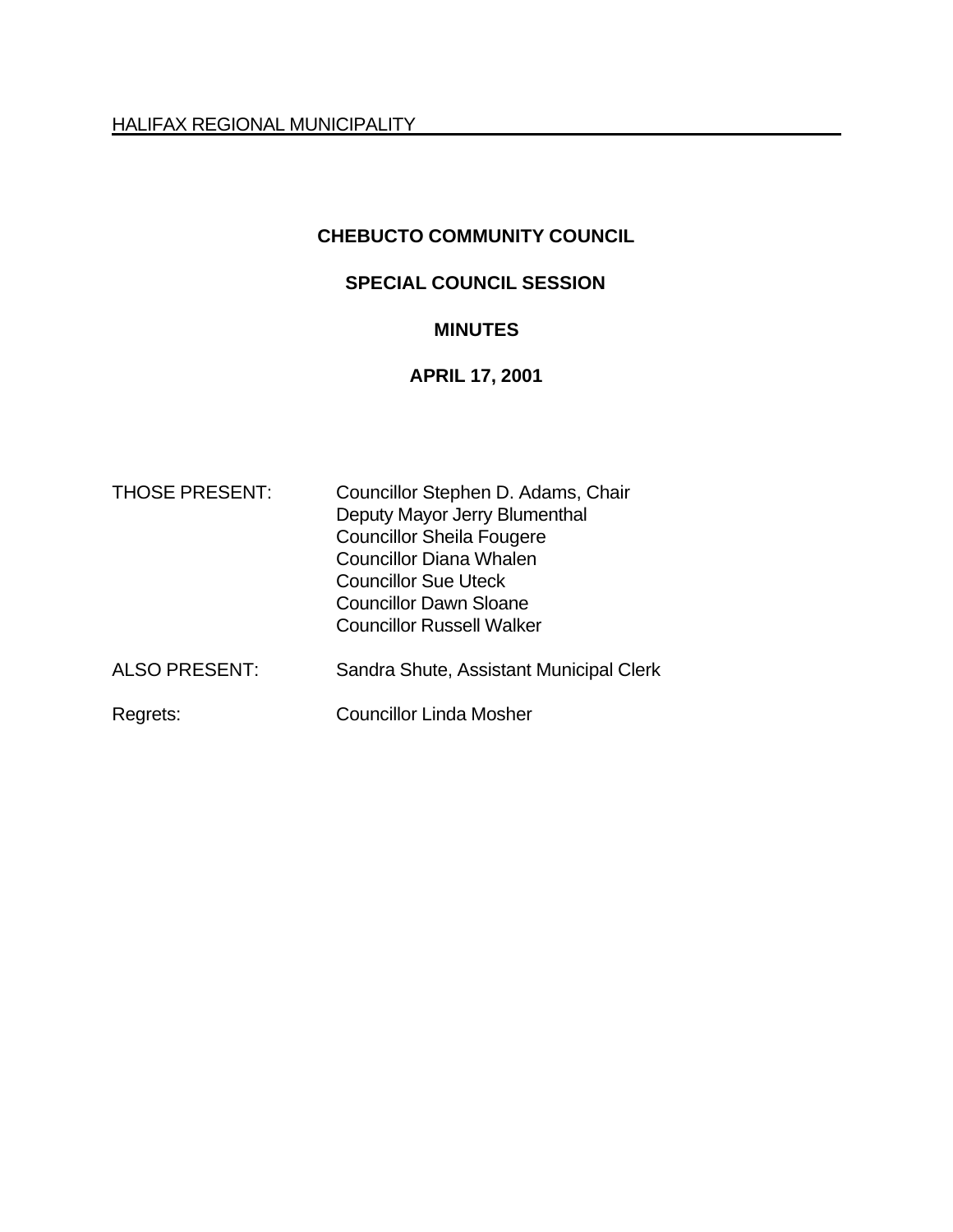# 1. **CALL TO ORDER**

The meeting was called to order at 3:15 p.m. in the Councillors Meeting Room, 1841 Argyle Street, Halifax.

Prior to making decisions on the applications before Community Council, there was discussion on meeting dates. There was also a request to add an item to the Special Council Session to be held on April 25, 2001.

#### 1. **CASE 00314 - APPLICATION TO AMEND THE HALIFAX MAINLAND LAND USE BY-LAW TO ALLOW RECYCLING ("ENVIRO") DEPOTS IN THE C-2A ZONE, MAINLAND SOUTH, HALIFAX**

A Staff Report dated April 5, 2001 was before Community Council.

# **MOVED by Deputy Mayor Blumenthal, seconded by Councillor Walker to give First Reading to the proposed amendments to the C-2A zone, Halifax Mainland Land Use By-law and schedule a Public Hearing for May 16, 2001. MOTION PUT AND PASSED.**

By setting the date of May 16, 2001 for the Public Hearing, Community Council agrees to hold a Special Meeting on that date.

### 2. **CASE 00326 - APPLICATION FOR A LOT MODIFICATION DEVELOPMENT AGREEMENT TO PERMIT SUBDIVISION OF AN EXISTING SEMI-DETACHED DWELLING INTO TWO LOTS, AT 42 CONVOY AVENUE, FAIRVIEW, HALIFAX**

A Staff Report dated April 5, 2001 was before Community Council.

**MOVED by Deputy Mayor Blumenthal, seconded by Councillor Walker to move Notice of Motion to consider an application for a lot modification Development Agreement at 42 Convoy Avenue and to schedule a Public Hearing for May 16, 2001. MOTION PUT AND PASSED.**

This is the second Public Hearing that will be held during the Special Meeting.

# 3. **CASE 00315 - DEVELOPMENT AGREEMENT TO PERMIT A PARKING GARAGE WITH RETAIL COMPONENT AND A PARKING LOT AT 1529-71 GRANVILLE STREET, 1532-62 HOLLIS STREET, 5561-63 SALTER STREET (LOT 1A)**

A Staff Report dated April 5, 2001 was before Community Council.